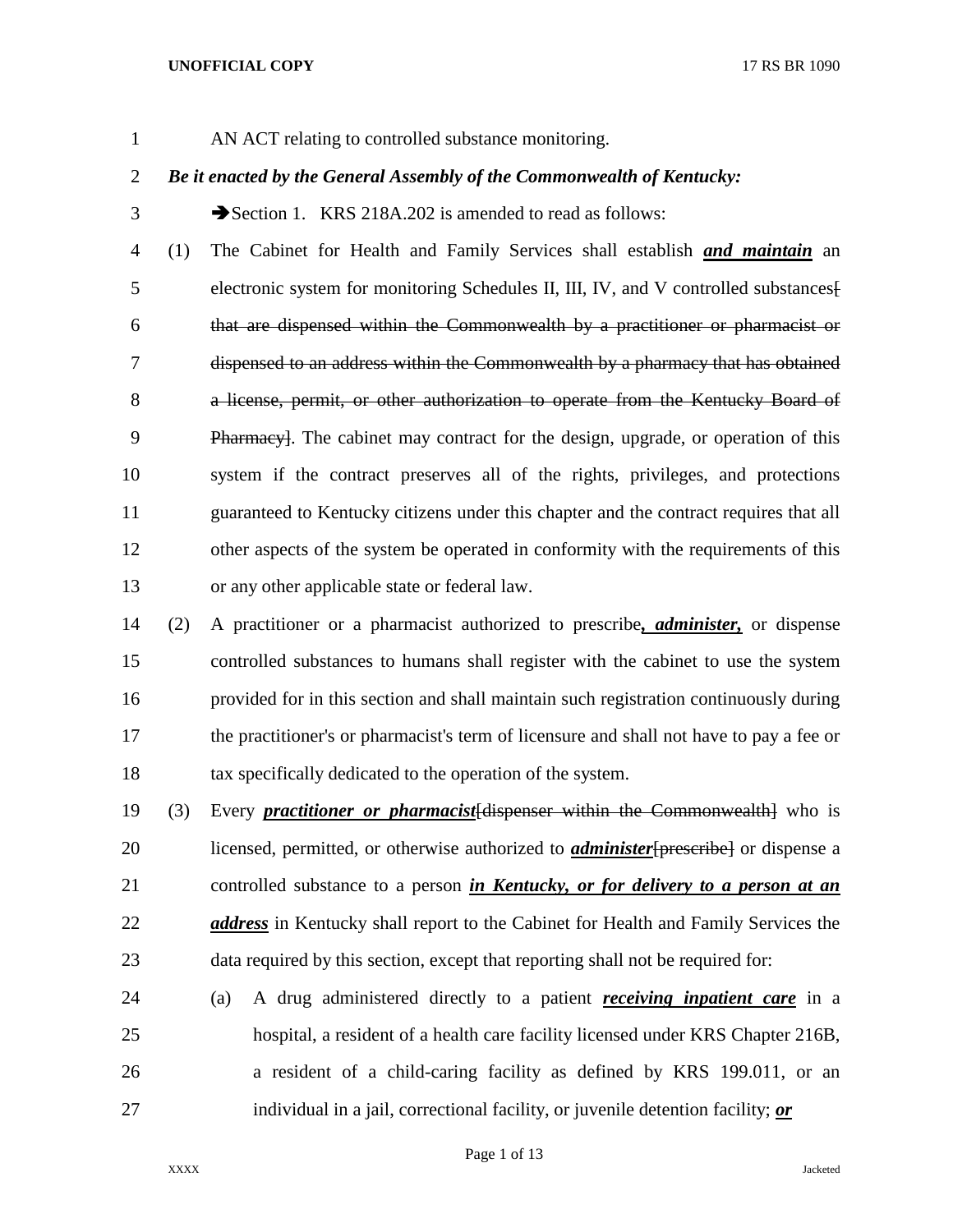- (b) [A drug, other than any Schedule II controlled substance or a Schedule III controlled substance containing hydrocodone, dispensed by a practitioner at a facility licensed by the cabinet, provided that the quantity dispensed is limited to an amount adequate to treat the patient for a maximum of forty-eight (48) hours; or
- $6 \left( \frac{c}{\epsilon} \right)$  | A drug administered or dispensed to a research subject enrolled in a research protocol approved by an institutional review board that has an active federalwide assurance number from the United States Department of Health and Human Services, Office for Human Research Protections, where the research involves single, double, or triple blind drug administration or is additionally covered by a certificate of confidentiality from the National Institutes of Health.
- (4) *In addition to the data required by subsection (5) of this section, a Kentucky-*
- *licensed acute care hospital or critical access hospital shall report to the cabinet*
- *all positive toxicology screens that were performed by the hospital's emergency*
- *department prior to the patient's admission to the hospital to evaluate the patient's suspected drug overdose.*
- *(5)* Data for each controlled substance that is *administered or* dispensed shall include
- but not be limited to the following:
- (a) Patient identifier;
- (b) National drug code of the drug dispensed;
- 22 (c) Date of dispensing;
- (d) Quantity dispensed;
- (e) Prescriber; and
- (f) Dispenser.

 *(6)*[(5)] The data shall be provided in the electronic format specified by the Cabinet for Health and Family Services unless a waiver has been granted by the cabinet to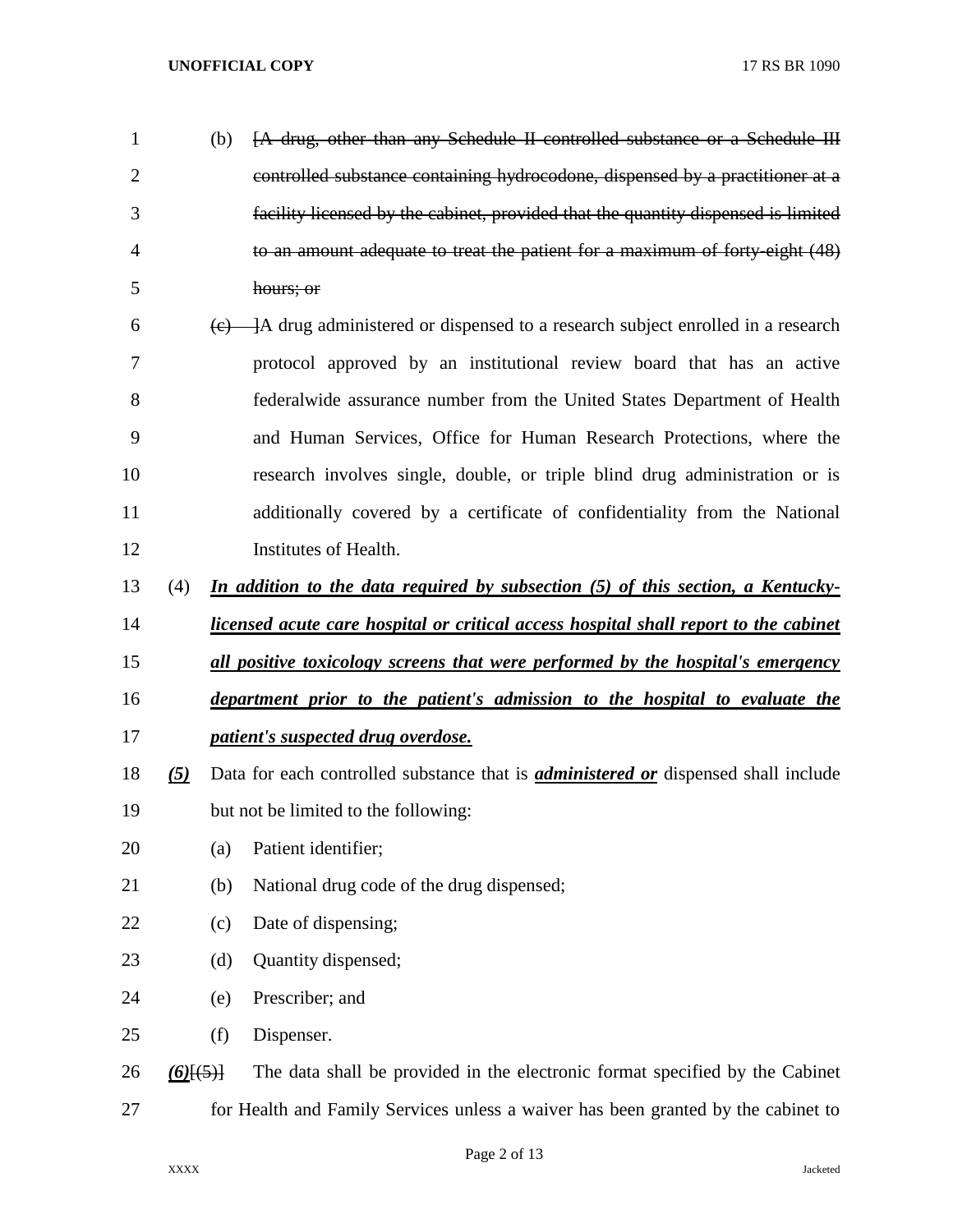an individual dispenser. The cabinet shall establish acceptable error tolerance rates for data. Dispensers shall ensure that reports fall within these tolerances. Incomplete or inaccurate data shall be corrected upon notification by the cabinet if the dispenser exceeds these error tolerance rates.

 *(7)*[(6)] The Cabinet for Health and Family Services shall only disclose data to persons and entities authorized to receive that data under this section. Disclosure to any other person or entity, including disclosure in the context of a civil action where the disclosure is sought either for the purpose of discovery or for evidence, is prohibited unless specifically authorized by this section. The Cabinet for Health and Family Services shall be authorized to provide data to:

- (a) A designated representative of a board responsible for the licensure, regulation, or discipline of practitioners, pharmacists, or other person who is authorized to prescribe, administer, or dispense controlled substances and who is involved in a bona fide specific investigation involving a designated person; (b) Employees of the Office of the Inspector General of the Cabinet for Health and Family Services who have successfully completed training for the electronic system and who have been approved to use the system, *federal prosecutors,* Kentucky Commonwealth's attorneys and assistant Commonwealth's attorneys, county attorneys and assistant county attorneys, a peace officer certified pursuant to KRS 15.380 to 15.404, a certified or full-21 time peace officer of another state, or a federal *agent*[peace officer] whose duty is to enforce the laws of this Commonwealth, of another state, or of the United States relating to drugs and who is engaged in a bona fide specific investigation involving a designated person;
- (c) A state-operated Medicaid program in conformity with subsection *(8)*[(7)] of 26 this section:
- 

(d) A properly convened grand jury pursuant to a subpoena properly issued for the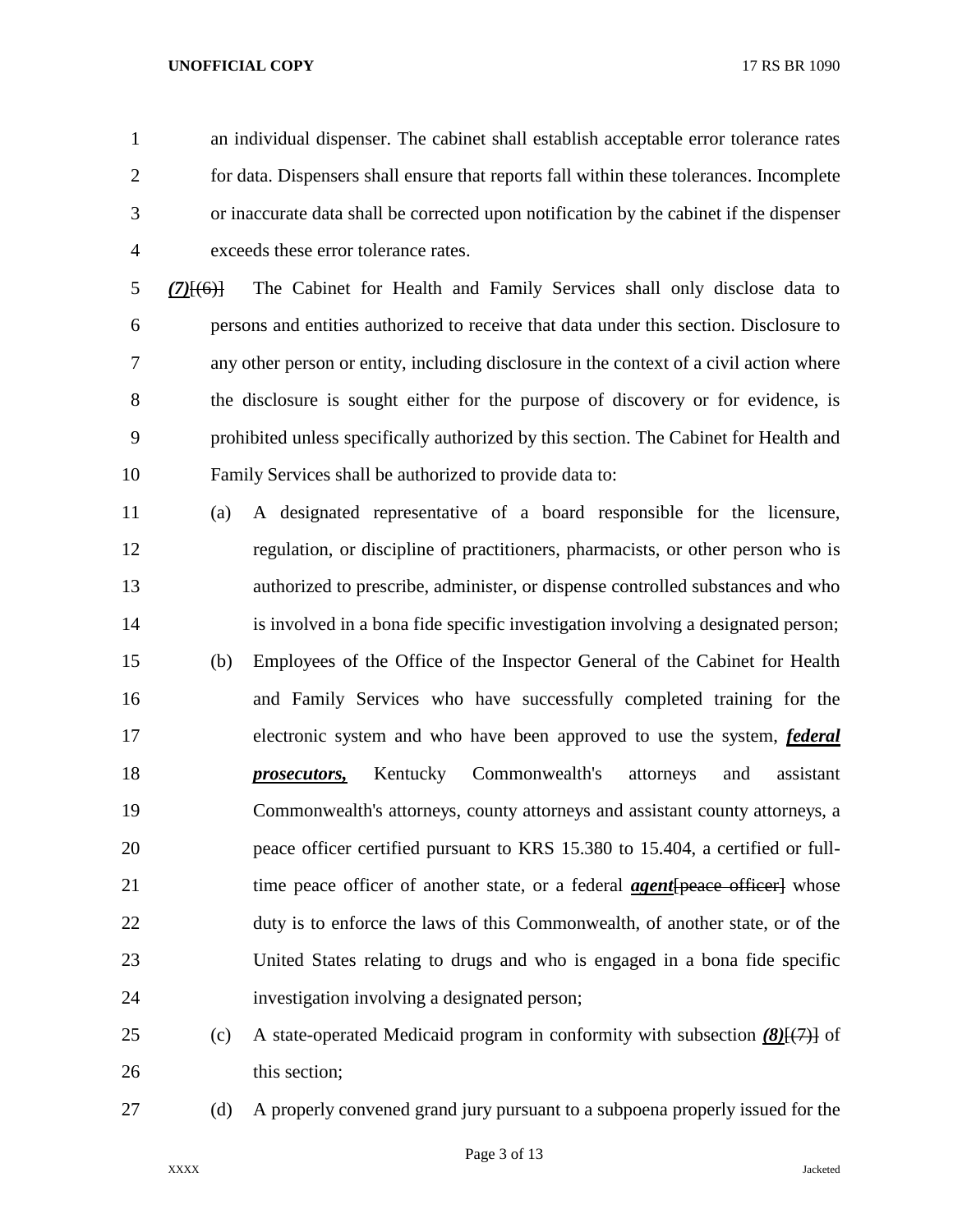| 1              |     | records;                                                                                 |
|----------------|-----|------------------------------------------------------------------------------------------|
| $\overline{2}$ | (e) | A practitioner or pharmacist, or employee of the practitioner's or pharmacist's          |
| 3              |     | practice acting under the specific direction of the practitioner or pharmacist,          |
| $\overline{4}$ |     | who <del> requests information and</del> certifies that the requested information is for |
| 5              |     | the purpose of:                                                                          |
| 6              |     | Providing medical or pharmaceutical treatment to a bona fide current or<br>1.            |
| 7              |     | prospective patient; [-or]                                                               |
| 8              |     | 2.<br>Reviewing data on controlled substances that have been administered                |
| 9              |     | or dispensed to the birth mother of an infant who is currently being                     |
| 10             |     | treated by the practitioner for neonatal abstinence syndrome; or has                     |
| 11             |     | <u>symptoms that suggest prenatal drug exposure; or</u>                                  |
| 12             |     | Reviewing and assessing the individual prescribing or dispensing<br><u>3.</u>            |
| 13             |     | patterns of the practitioner or pharmacist or to determine the accuracy                  |
| 14             |     | and completeness of information contained in the monitoring system;                      |
| 15             | (f) | The chief medical officer of a hospital or long-term-care facility, an employee          |
| 16             |     | of the hospital or long-term-care facility as designated by the chief medical            |
| 17             |     | officer and who is working under his or her specific direction, or a physician           |
| 18             |     | designee if the hospital or facility has no chief medical officer, if the officer,       |
| 19             |     | employee, or designee certifies that the requested information is for the                |
| 20             |     | purpose of providing medical or pharmaceutical treatment to a bona fide                  |
| 21             |     | current or prospective patient or resident in the hospital or facility;                  |
| 22             | (g) | In addition to the purposes authorized under paragraph (a) of this subsection,           |
| 23             |     | the Kentucky Board of Medical Licensure, for any physician who is:                       |
| 24             |     | Associated in a partnership or other business entity with a physician who<br>1.          |
| 25             |     | is already under investigation by the Board of Medical Licensure for                     |
| 26             |     | improper prescribing or dispensing practices;                                            |
| 27             |     | 2.<br>In a designated geographic area for which a trend report indicates a               |
|                |     |                                                                                          |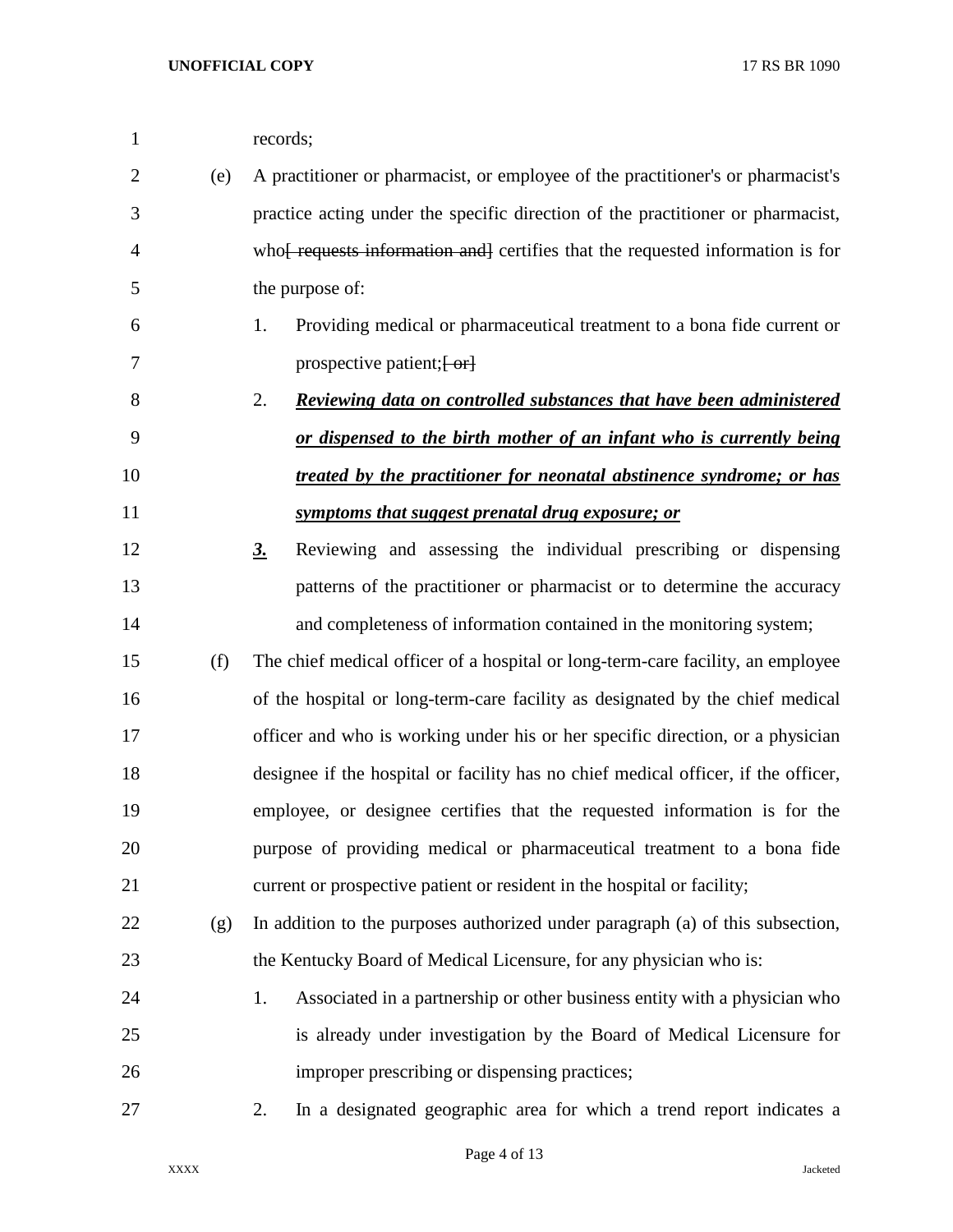| 1              |     | substantial likelihood that inappropriate prescribing or dispensing may          |
|----------------|-----|----------------------------------------------------------------------------------|
| $\overline{2}$ |     | be occurring; or                                                                 |
| 3              |     | 3.<br>In a designated geographic area for which a report on another physician    |
| $\overline{4}$ |     | in that area indicates a substantial likelihood that inappropriate               |
| 5              |     | prescribing or dispensing may be occurring in that area;                         |
| 6              | (h) | In addition to the purposes authorized under paragraph (a) of this subsection,   |
| 7              |     | the Kentucky Board of Nursing, for any advanced practice registered nurse        |
| 8              |     | who is:                                                                          |
| 9              |     | Associated in a partnership or other business entity with a physician who<br>1.  |
| 10             |     | is already under investigation by the Kentucky Board of Medical                  |
| 11             |     | Licensure for improper prescribing or dispensing practices;                      |
| 12             |     | Associated in a partnership or other business entity with an advanced<br>2.      |
| 13             |     | practice registered nurse who is already under investigation by the Board        |
| 14             |     | of Nursing for improper prescribing practices;                                   |
| 15             |     | In a designated geographic area for which a trend report indicates a<br>3.       |
| 16             |     | substantial likelihood that inappropriate prescribing or dispensing may          |
| 17             |     | be occurring; or                                                                 |
| 18             |     | In a designated geographic area for which a report on a physician or<br>4.       |
| 19             |     | another advanced practice registered nurse in that area indicates a              |
| 20             |     | substantial likelihood that inappropriate prescribing or dispensing may          |
| 21             |     | be occurring in that area;                                                       |
| 22             | (i) | A judge or a probation or parole officer administering a diversion or probation  |
| 23             |     | program of a criminal defendant arising out of a violation of this chapter or of |
| 24             |     | a criminal defendant who is documented by the court as a substance abuser        |
| 25             |     | who is eligible to participate in a court-ordered drug diversion or probation    |
| 26             |     | program; or                                                                      |
| 27             | (j) | A medical examiner engaged in a death investigation pursuant to KRS 72.026.      |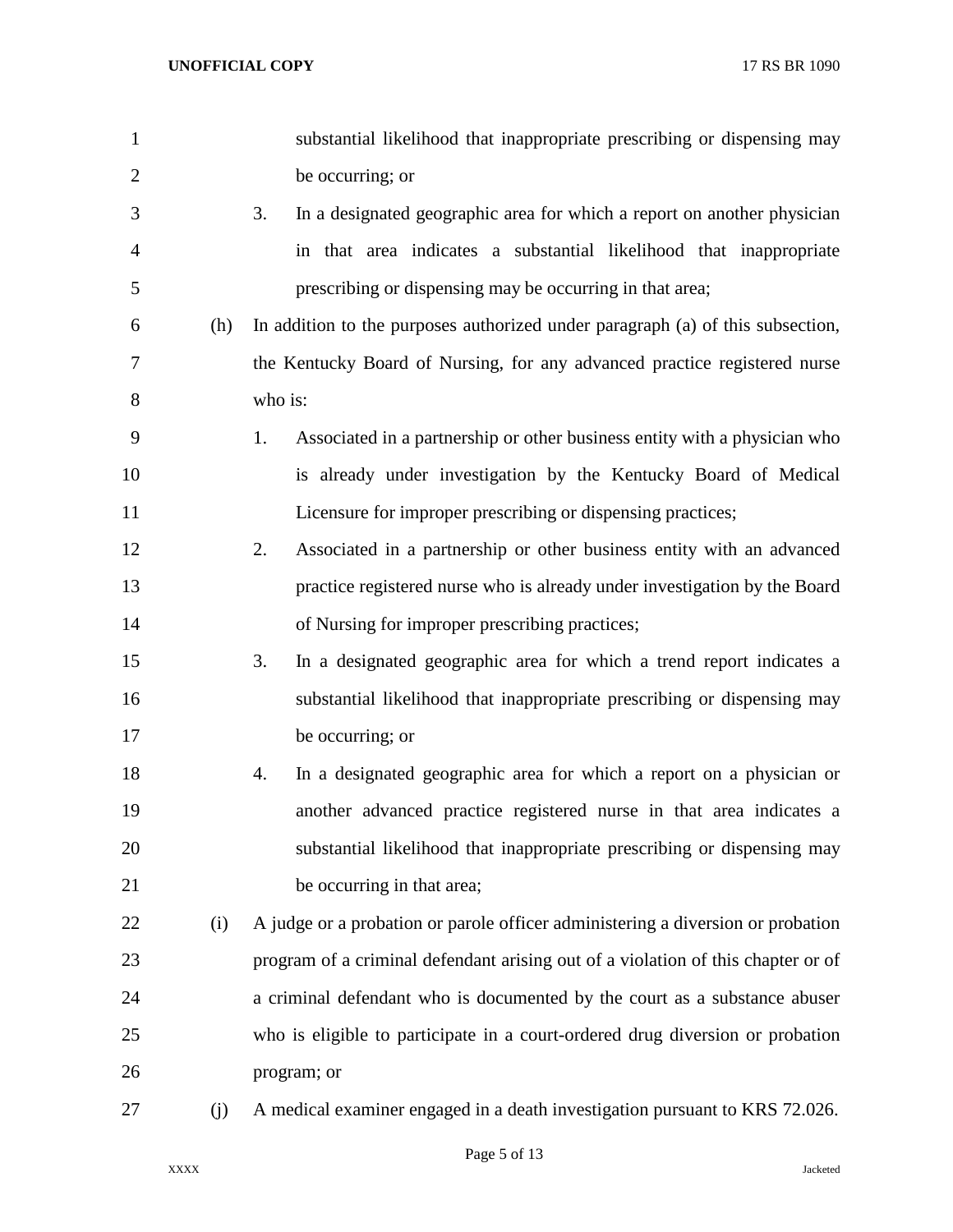- *(8)*[(7)] The Department for Medicaid Services shall use any data or reports from the system for the purpose of identifying Medicaid providers or recipients whose prescribing, dispensing, or usage of controlled substances may be:
- 

 (a) Appropriately managed by a single outpatient pharmacy or primary care physician; or

 (b) Indicative of improper, inappropriate, or illegal prescribing or dispensing practices by a practitioner or drug seeking by a Medicaid recipient.

 *(9)*[(8)] A person who receives data or any report of the system from the cabinet shall not provide it to any other person or entity except as provided in this section, in another statute, or by order of a court of competent jurisdiction and only to a person or entity authorized to receive the data or the report under this section, except that:

- (a) A person specified in subsection *(7)*[(6)](b) of this section who is authorized to receive data or a report may share that information with any other persons specified in subsection *(7)*[(6)](b) of this section authorized to receive data or a report if the persons specified in subsection *(7)*[(6)](b) of this section are working on a bona fide specific investigation involving a designated person. Both the person providing and the person receiving the data or report under this paragraph shall document in writing each person to whom the data or report has been given or received and the day, month, and year that the data or report has been given or received. This document shall be maintained in a file by each agency engaged in the investigation;
- (b) A representative of the Department for Medicaid Services may share data or reports regarding overutilization by Medicaid recipients with a board designated in subsection *(7)*[(6)](a) of this section, or with a law enforcement officer designated in subsection *(7)*[(6)](b) of this section;
- (c) The Department for Medicaid Services may submit the data as evidence in an 27 administrative hearing held in accordance with KRS Chapter 13B;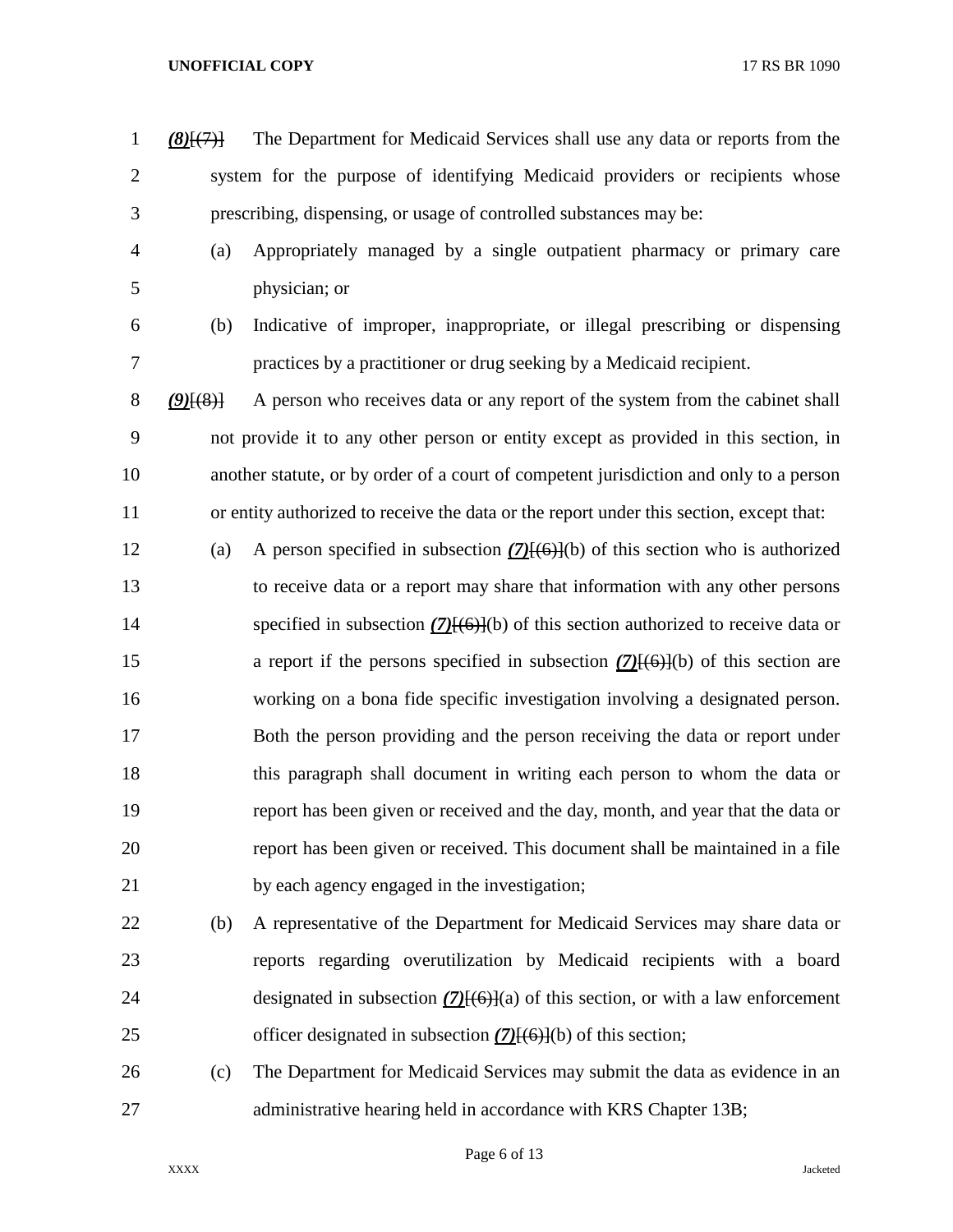(d) If a state licensing board as defined in KRS 218A.205 initiates formal disciplinary proceedings against a licensee, and data obtained by the board is relevant to the charges, the board may provide the data to the licensee and his or her counsel, as part of the notice process required by KRS 13B.050, and admit the data as evidence in an administrative hearing conducted pursuant to KRS Chapter 13B, with the board and licensee taking all necessary steps to prevent further disclosure of the data; and

- (e) A practitioner, pharmacist, or employee who obtains data under subsection *(7)*[(6)](e) of this section may share the report with the patient or person authorized to act on the patient's behalf*. Any practitioner, pharmacist, or*  11 *employee who obtains data under subsection (7)(e) of this section may* $\frac{1}{\text{and}}$ 12 place the report in the patient's medical record, *in which case the*[with that] individual report *shall* then *be*[being] deemed a medical record subject to disclosure on the same terms and conditions as an ordinary medical record in lieu of the disclosure restrictions otherwise imposed by this section.
- *(10)*[(9)] The Cabinet for Health and Family Services, all peace officers specified in 17 subsection (7)<del>[(6)]</del>(b) of this section, all officers of the court, and all regulatory agencies and officers, in using the data for investigative or prosecution purposes, shall consider the nature of the prescriber's and dispenser's practice and the condition for which the patient is being treated.
- *(11)*[(10)] The data and any report obtained therefrom shall not be a public record, except that the Department for Medicaid Services may submit the data as evidence in an administrative hearing held in accordance with KRS Chapter 13B.
- *(12)*[(11)] Intentional failure *to comply with the reporting requirements of this section*[by a dispenser to transmit data to the cabinet as required by subsection (3), 26  $(4)$ , or  $(5)$  of this section shall be a Class B misdemeanor for the first offense and a Class A misdemeanor for each subsequent offense.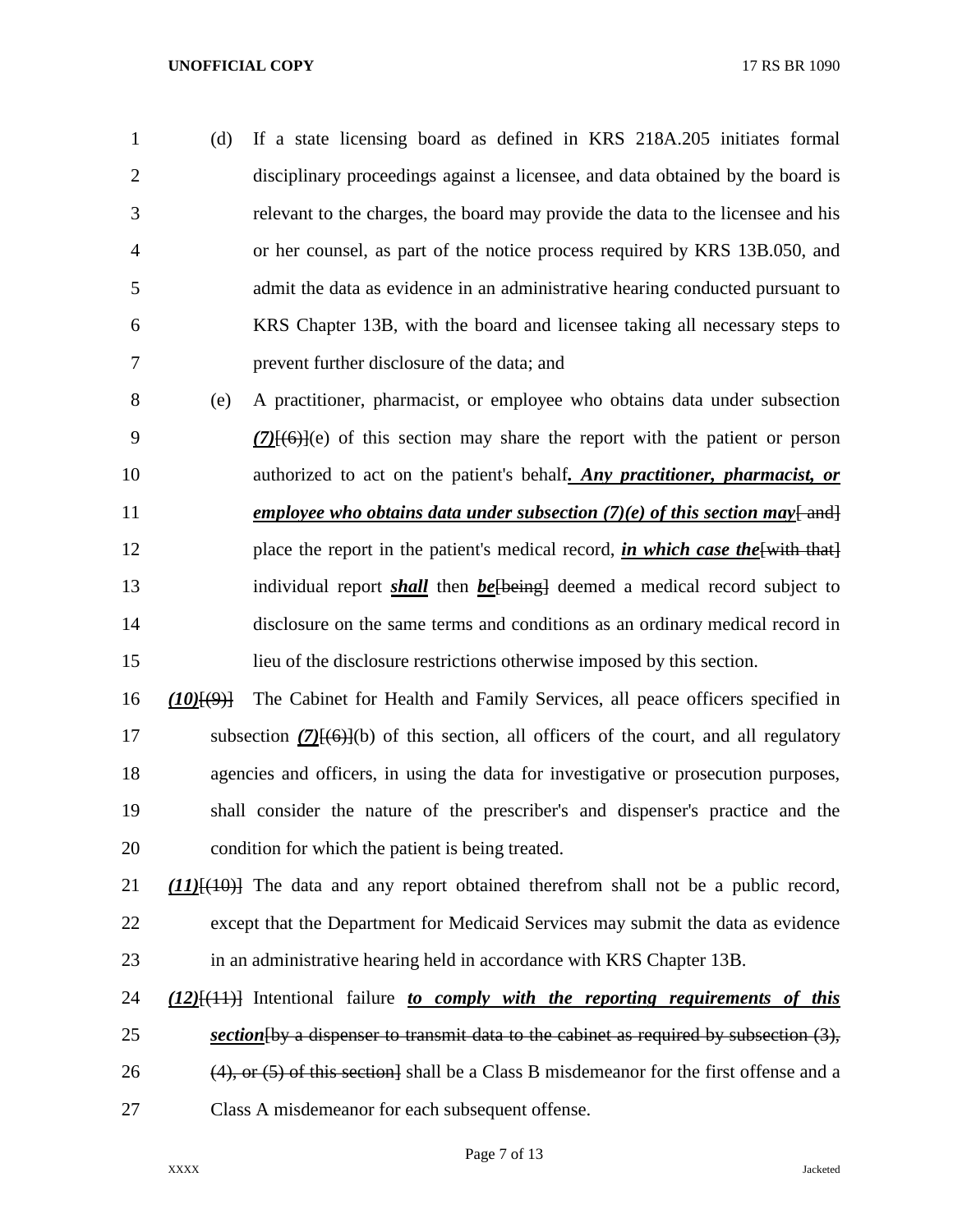| $\mathbf 1$    | $(13)$ [ $(12)$ ] Intentional disclosure of transmitted data to a person not authorized by            |
|----------------|-------------------------------------------------------------------------------------------------------|
| $\overline{2}$ | <u>subsections</u> [subsection] $(7)$ [(6)] to [subsection] $(9)$ [(8)] of this section or authorized |
| 3              | by KRS 315.121, or obtaining information under this section not relating to a bona                    |
| 4              | fide <i>current or prospective patient or a bona fide</i> specific investigation, shall be a          |
| 5              | Class B misdemeanor for the first offense and a Class A misdemeanor for each                          |
| 6              | subsequent offense.                                                                                   |
| 7              | $(14)$ $(13)$ (a) The Commonwealth Office of Technology, in consultation with the                     |
| 8              | Cabinet for Health and Family Services, may submit an application to the United                       |
| 9              | States Department of Justice for a drug diversion grant to fund a pilot or continuing                 |
| 10             | project to study, create, or maintain a real time electronic monitoring system for                    |
| 11             | Schedules II, III, IV, and V controlled substances.                                                   |
| 12             | $(b)$ The pilot project shall:                                                                        |
| 13             | Be conducted in two (2) rural counties that have an interactive real time electronic<br>$+$           |
| 14             | information system in place for monitoring patient utilization of health and social                   |
| 15             | services through a federally funded community access program; and                                     |
| 16             | Study the use of an interactive system that includes a relational data base with query<br>$2 -$       |
| 17             | eapability.                                                                                           |
| 18             | Funding to create or maintain a real-time electronic monitoring system for<br>(e)                     |
| 19             | Schedules II, III, IV, and V controlled substances may be sought for a statewide                      |
| 20             | system or for a system covering any geographic portion or portions of the state.                      |
| 21             | (14) Provisions in this section that relate to data collection, disclosure, access, and               |
| 22             | penalties shall apply to the pilot project authorized under subsection (13) of this                   |
| 23             | section.                                                                                              |
| 24             | (15) The Cabinet for Health and Family Services may, by promulgating an                               |
| 25             | administrative regulation, limit the length of time that data remain in the electronic                |
| 26             | system. Any data removed from the system shall be archived and subject to retrieval                   |
| 27             | within a reasonable time after a request from a person authorized to review data                      |

Page 8 of 13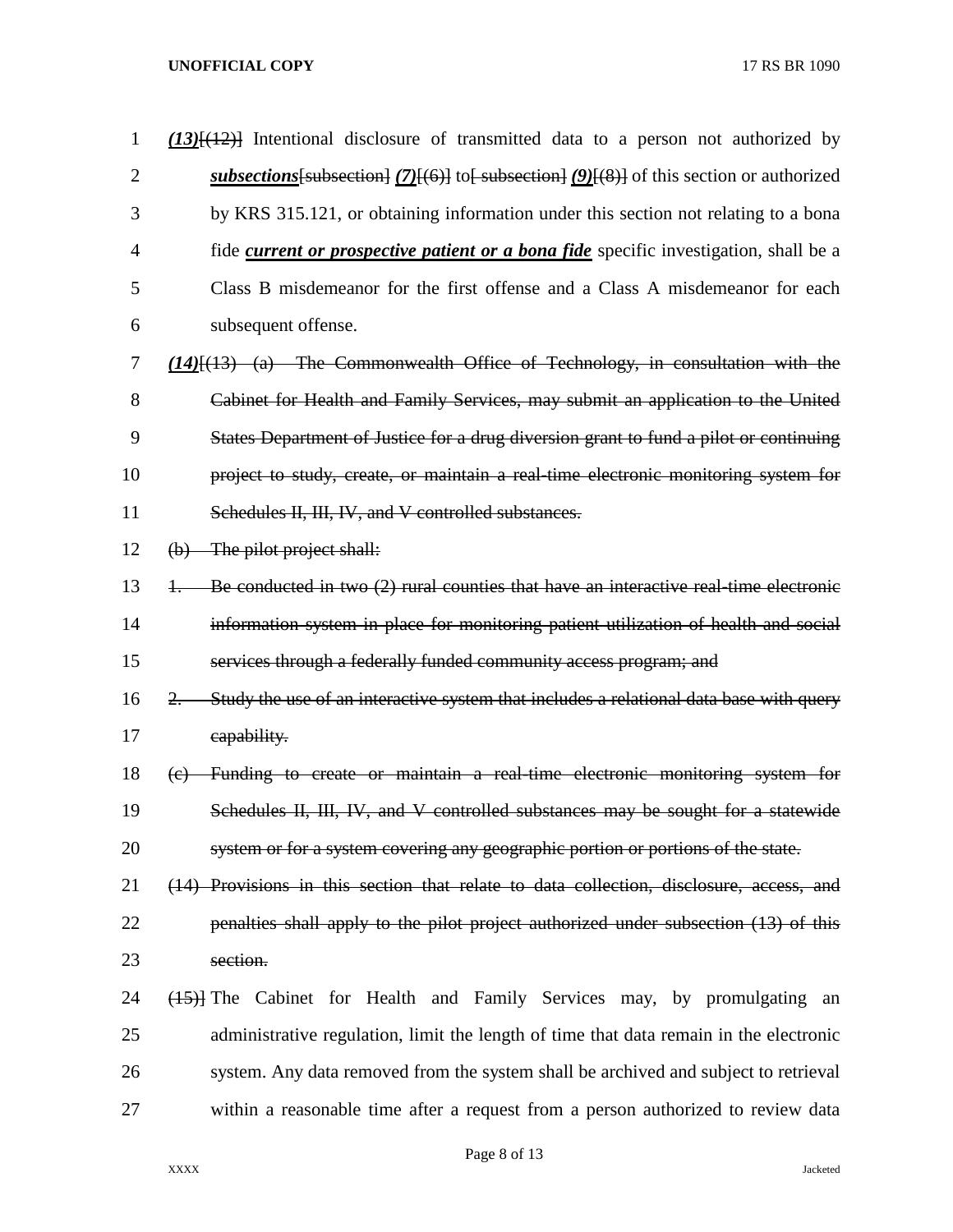under this section.

 *(15)*[(16)] (a) The Cabinet for Health and Family Services shall work with each board responsible for the licensure, regulation, or discipline of practitioners, pharmacists, or other persons who are authorized to prescribe, administer, or dispense controlled substances for the development of a continuing education program about the purposes and uses of the electronic system for monitoring established in this section.

 (b) The cabinet shall work with the Kentucky Bar Association for the development of a continuing education program for attorneys about the purposes and uses of the electronic system for monitoring established in this 11 section.

 (c) The cabinet shall work with the Justice and Public Safety Cabinet for the development of a continuing education program for law enforcement officers about the purposes and uses of the electronic system for monitoring established in this section.

 *(16)*[(17)] If the cabinet becomes aware of a prescriber's or dispenser's failure to comply with this section, the cabinet shall notify the licensing board or agency responsible for licensing the prescriber or dispenser. The licensing board shall treat the notification as a complaint against the licensee.

 *(17)*[(18)] The cabinet shall promulgate administrative regulations to implement the provisions of this section. Included in these administrative regulations shall be:

- (a) An error resolution process allowing a patient to whom a report had been 23 disclosed under subsection *(9)*[(8)] of this section to request the correction of inaccurate information contained in the system relating to that patient; and
- (b) [Beginning July 1, 2013, ]A requirement that data be reported to the system under subsection (3) of this section within one (1) day of dispensing.
- 27 Section 2. KRS 218A.240 is amended to read as follows: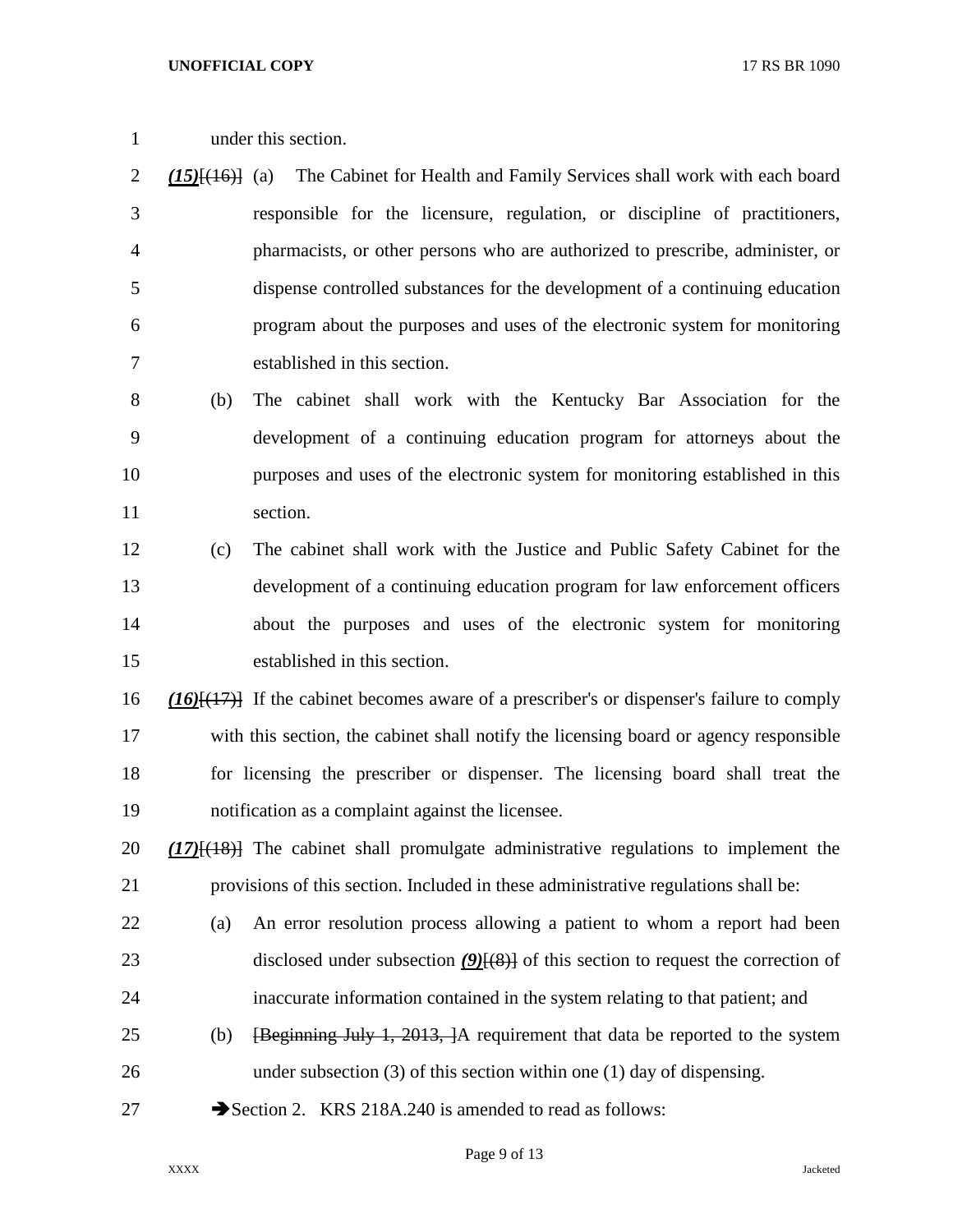(1) All police officers and deputy sheriffs directly employed full-time by state, county, city, urban-county, or consolidated local governments, the Department of Kentucky State Police, the Cabinet for Health and Family Services, their officers and agents, and of all city, county, and Commonwealth's attorneys, and the Attorney General, within their respective jurisdictions, shall enforce all provisions of this chapter and cooperate with all agencies charged with the enforcement of the laws of the United States, of this state, and of all other states relating to controlled substances.

 (2) For the purpose of enforcing the provisions of this chapter, the designated agents of the Cabinet for Health and Family Services shall have the full power and authority of peace officers in this state, including the power of arrest and the authority to bear arms, and shall have the power and authority to administer oaths; to enter upon premises at all times for the purpose of making inspections; to seize evidence; to interrogate all persons; to require the production of prescriptions, of books, papers, documents, or other evidence; to employ special investigators; and to expend funds for the purpose of obtaining evidence and to use data obtained under KRS 16 218A.202<del>[(7)]</del> in any administrative proceeding before the cabinet.

 (3) The Kentucky Board of Pharmacy, its agents and inspectors, shall have the same powers of inspection and enforcement as the Cabinet for Health and Family Services.

 (4) Designated agents of the Cabinet for Health and Family Services and the Kentucky Board of Pharmacy are empowered to remove from the files of a pharmacy or the custodian of records for that pharmacy any controlled substance prescription or other controlled substance record upon tendering a receipt. The receipt shall be sufficiently detailed to accurately identify the record. A receipt for the record shall be a defense to a charge of failure to maintain the record.

 (5) Notwithstanding the existence or pursuit of any other remedy, civil or criminal, any law enforcement authority may maintain, in its own name, an action to restrain or

Page 10 of 13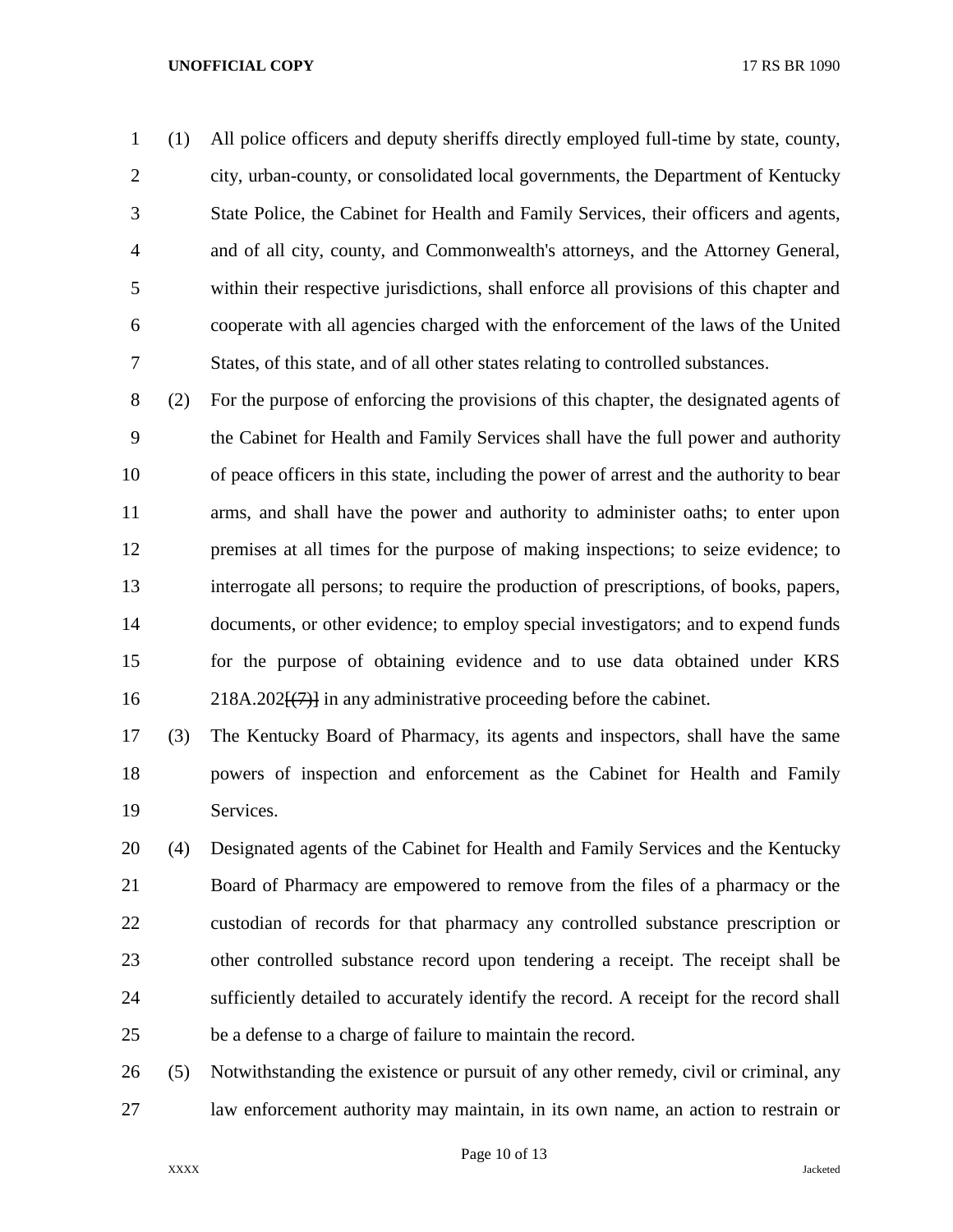enjoin any violation of this chapter or to forfeit any property subject to forfeiture under KRS 218A.410, irrespective of whether the owner of the property has been charged with or convicted of any offense under this chapter.

- (a) Any civil action against any person brought pursuant to this section may be instituted in the Circuit Court in any county in which the person resides, in which any property owned by the person and subject to forfeiture is found, or in which the person has violated any provision of this chapter.
- (b) A final judgment rendered in favor of the Commonwealth in any criminal proceeding brought under this chapter shall estop the defendant from denying the essential allegations of the criminal offense in any subsequent civil proceeding brought pursuant to this section.
- (c) The prevailing party in any civil proceeding brought pursuant to this section shall recover his or her costs, including a reasonable attorney's fee.
- (d) Distribution of funds under this section shall be made in the same manner as in KRS 218A.420, except that if the Commonwealth's attorney has not initiated the forfeiture action under this section, his or her percentage of the funds shall go to the agency initiating the forfeiture action.
- (6) The Cabinet for Health and Family Services shall make or cause to be made examinations of samples secured under the provisions of this chapter to determine whether any provision has been violated.
- (7) (a) The Cabinet for Health and Family Services shall proactively use the data compiled in the electronic system created in KRS 218A.202 for investigations, research, statistical analysis, and educational purposes and shall proactively identify trends in controlled substance usage and other potential problem areas. Only cabinet personnel who have undergone training for the electronic system and who have been approved to use the system shall be authorized access to the data and reports under this subsection. The cabinet shall notify a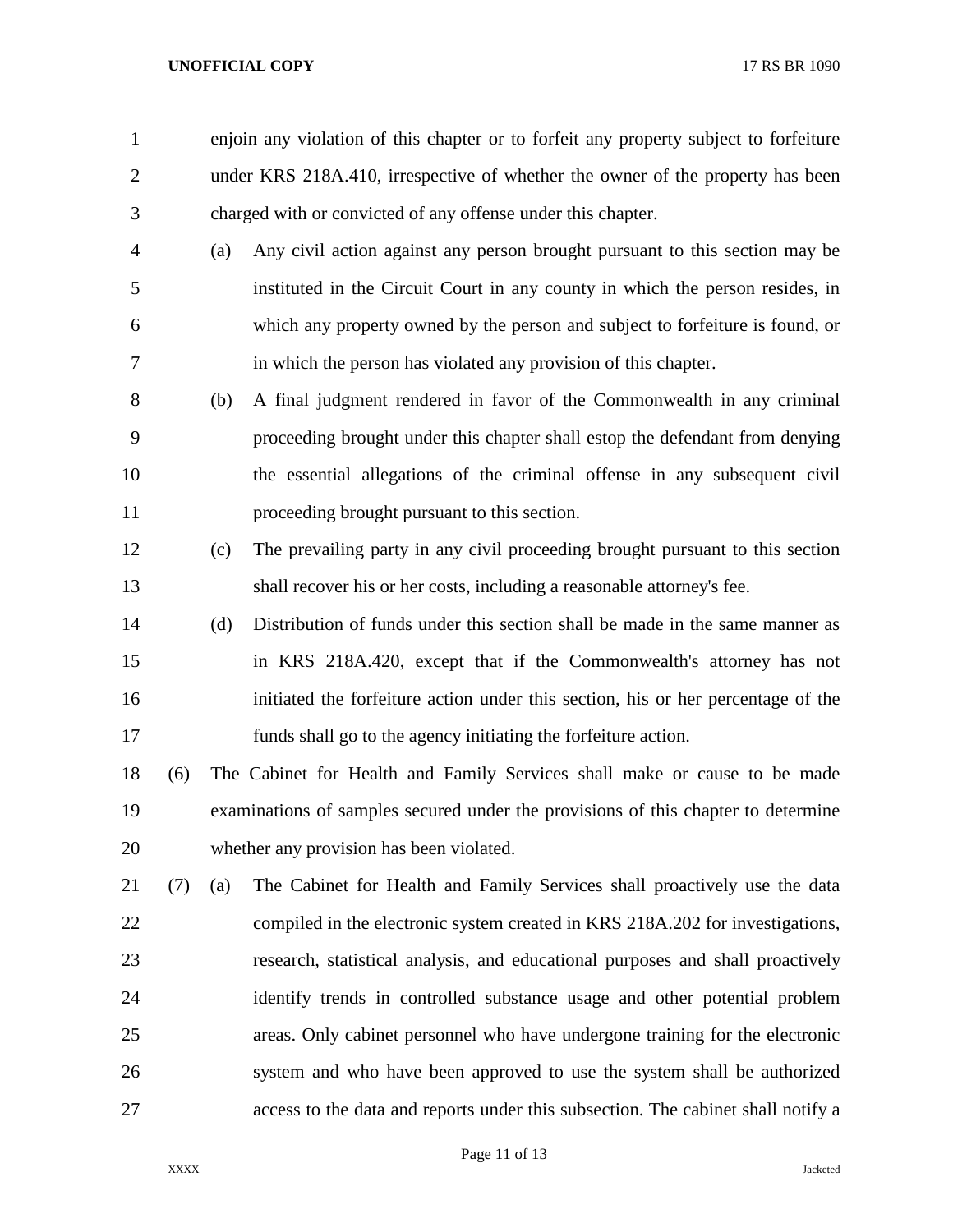state licensing board listed in KRS 218A.205 if a report or analysis conducted under this subsection indicates that further investigation about improper, inappropriate or illegal prescribing or dispensing may be necessary by the board. The board shall consider each report and may, after giving due consideration to areas of practice, specialties, board certifications, and appropriate standards of care, request and receive a follow-up report or analysis containing relevant information as to the prescriber or dispenser and his or her patients.

 (b) The cabinet shall develop criteria, in collaboration with the Board of Medical Licensure, the Board of Nursing, the Office of Drug Control Policy, and the Board of Pharmacy, to be used to generate public trend reports from the data obtained by the system. Meetings at which the criteria are developed shall be meetings, as defined in KRS 61.805, that comply with the open meetings laws, KRS 61.805 to 61.850. The cabinet shall, on a quarterly basis, publish trend reports from the data obtained by the system. Except as provided in subsection (8) of this section, these trend reports shall not identify an individual prescriber, dispenser, or patient. Peace officers authorized to receive data under KRS 218A.202 may request trend reports not specifically published pursuant to this paragraph except that the report shall not identify an individual prescriber, dispenser, or patient.

 (8) If the cabinet deems it to be necessary and appropriate, upon the request of a state licensing board listed in KRS 218A.205, the cabinet shall provide the requesting board with the identity of prescribers, dispensers, and patients used to compile a specific trend report.

 (9) Any hospital or other health care facility may petition the cabinet to review data from the electronic system specified in KRS 218A.202 as it relates to employees of that facility to determine if inappropriate prescribing or dispensing practices are

Page 12 of 13